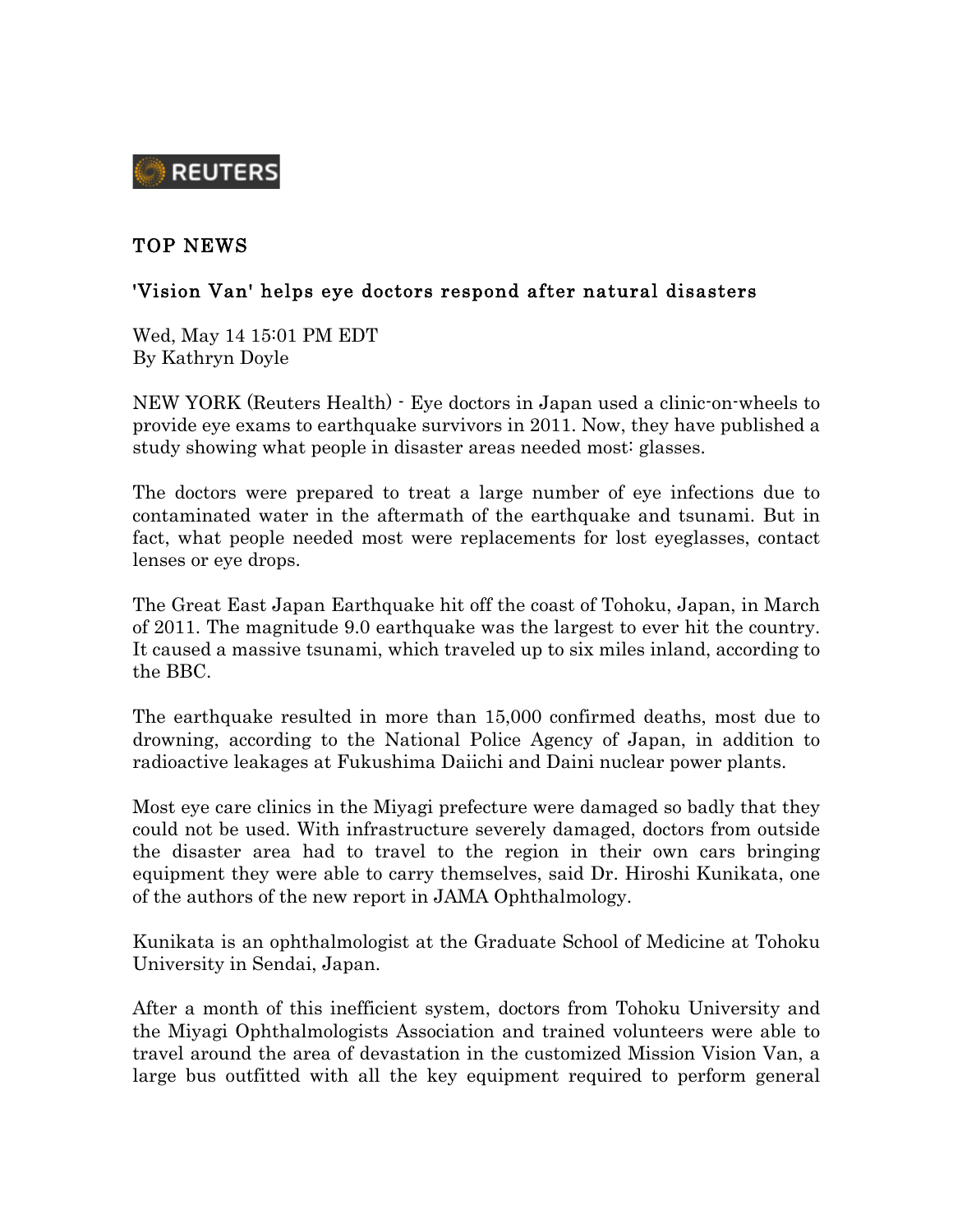ophthalmologic examinations.

In the new paper, doctors report on the treatment they administered between April 15 and May 29, 2011.

Over 15 clinic days, the van visited 11 emergency districts and delivered treatment to 731 patients.

Only eight percent of their diagnoses were infectious diseases, like conjunctivitis. Most commonly, doctors diagnosed refractive disorders - like nearsightedness, farsightedness or astigmatism - as well as cataracts and dry eye. These would not have been caused by the earthquake or tsunami.

Doctors and volunteers handed out emergency prescriptions for more than 800 bottles of eye drops for conditions like dry eye, cataracts or glaucoma.

"One of the key effects of the 2011 disaster in Tohoku was to deprive survivors of eyeglasses, contact lenses and medications for chronic eye diseases," Kunikata told Reuters Health by email.

"In some cases, this placed a severe burden on these survivors, in addition to the burdens already faced by all those who lived through the disaster, not only in the immediate aftermath of the disaster, but during the days, weeks and months that followed, while they waited for outside assistance," he said.

The authors recommend that in the future, mobile emergency eye clinics have an auto lens edger and a large supply of medication on board.

"We found that a properly equipped mobile clinic was an indispensable way of ensuring that survivors of this disaster did not face additional hardships due to the simple loss of glasses or medicine," Kunikata said. "Thus, we believe that mobile eye care vans will be of the greatest importance in future natural disasters."

The Mission Vision Van used in the study, one of at least three such vans in the U.S. and which was assembled to aid in recovery after Hurricane Katrina in 2005, was airlifted from the Bascom Palmer Eye Institute of the University of Miami Miller School of Medicine to Sendai. It made the trip thanks to the friendship between Dr. Kazuo Tsubota of Keio University in Tokyo and Dr. Eduardo C. Alfonso, director of the Bascom Palmer Eye Institute.

"Eddie is my good friend; we did a fellowship together 25 years ago at Harvard,"